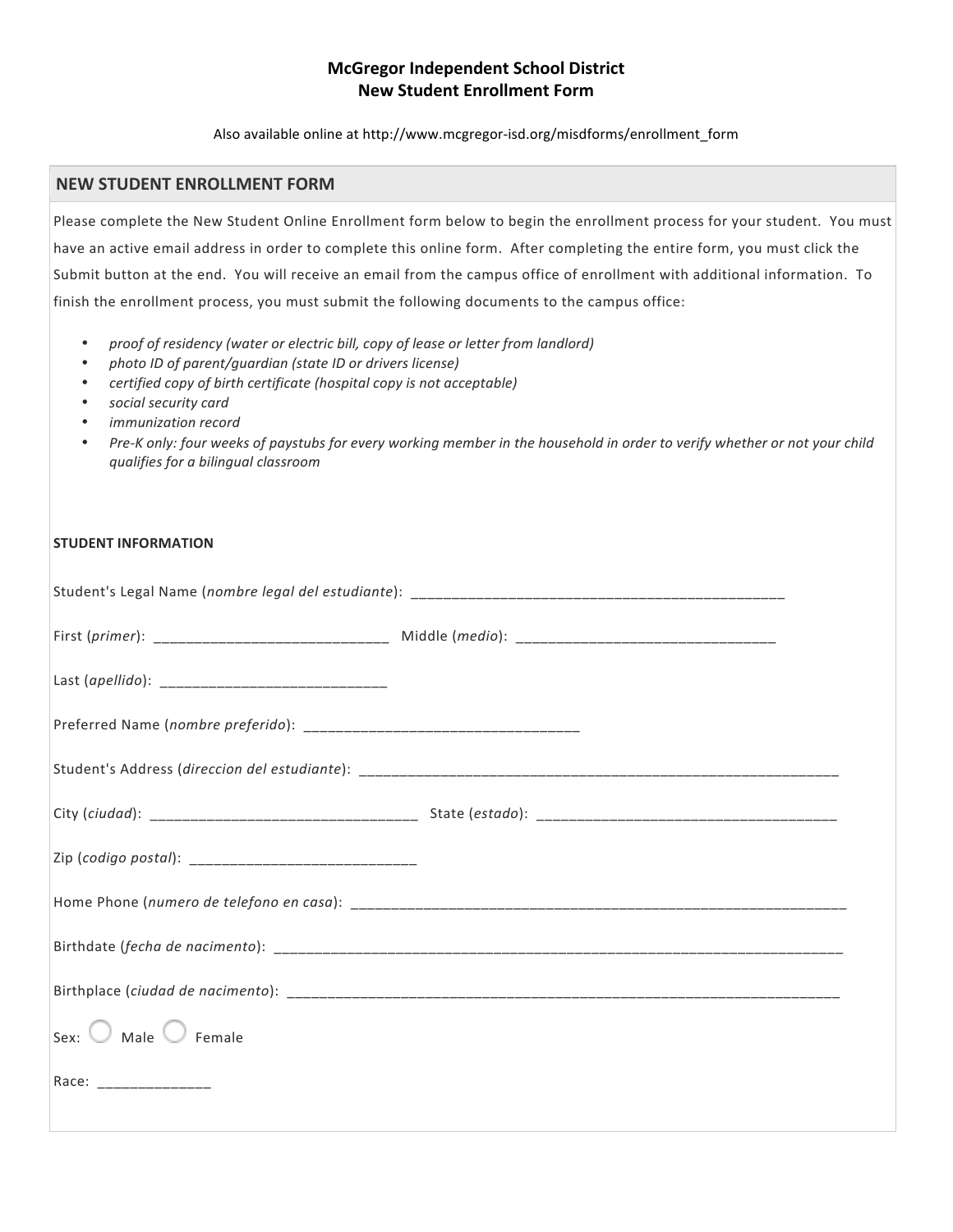| <b>PREVIOUS SCHOOL</b>                                                                                                                                         |
|----------------------------------------------------------------------------------------------------------------------------------------------------------------|
|                                                                                                                                                                |
| Last Grade Level Completed (ultimo grado completado): __________________                                                                                       |
| Age as of September 1st (edad desde 1 de Septiembre): __________________________                                                                               |
| <b>MEDICAL INFORMATION</b>                                                                                                                                     |
|                                                                                                                                                                |
|                                                                                                                                                                |
| List any present medical conditions or allergies which should be known (escriben algunas condiciones medicas o alergias de                                     |
| List any medication taken regularly (enumere los medicamentos que toma con regularidad): ____________________                                                  |
| <b>FAMILY INFORMATION</b>                                                                                                                                      |
| Student lives with mother & father, mother, father, or guardian - choose one (estudiante vive con made y padre, madre,<br>padre, o guardian - selecciona uno): |
| Mother & Father Mother Father Guardian                                                                                                                         |
|                                                                                                                                                                |
| <b>Parent One:</b>                                                                                                                                             |
|                                                                                                                                                                |
|                                                                                                                                                                |
|                                                                                                                                                                |
|                                                                                                                                                                |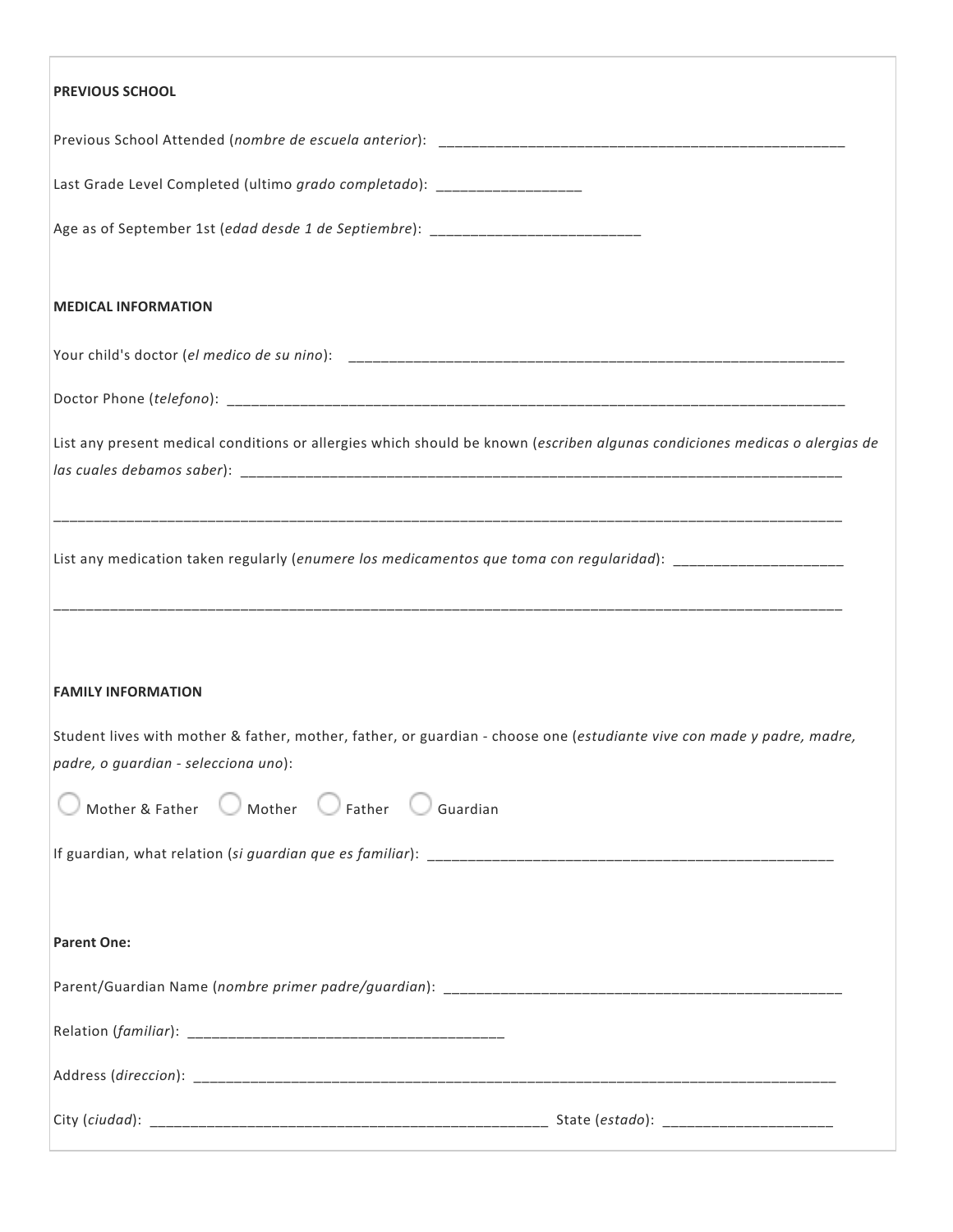| <b>Parent Two:</b>                                                                                               |                  |  |  |  |
|------------------------------------------------------------------------------------------------------------------|------------------|--|--|--|
|                                                                                                                  |                  |  |  |  |
|                                                                                                                  |                  |  |  |  |
|                                                                                                                  |                  |  |  |  |
|                                                                                                                  |                  |  |  |  |
|                                                                                                                  |                  |  |  |  |
|                                                                                                                  |                  |  |  |  |
|                                                                                                                  |                  |  |  |  |
|                                                                                                                  |                  |  |  |  |
|                                                                                                                  |                  |  |  |  |
|                                                                                                                  |                  |  |  |  |
| Siblings:                                                                                                        |                  |  |  |  |
| Other MISD students living in your household (otros hijos/hijas que asisten escuelasen MISD): Please list below. |                  |  |  |  |
| Brother/Sister Name (hermanos/hermanas)<br>Grade (nivel)                                                         | School (escuela) |  |  |  |
|                                                                                                                  |                  |  |  |  |
|                                                                                                                  |                  |  |  |  |
|                                                                                                                  |                  |  |  |  |
|                                                                                                                  |                  |  |  |  |
|                                                                                                                  |                  |  |  |  |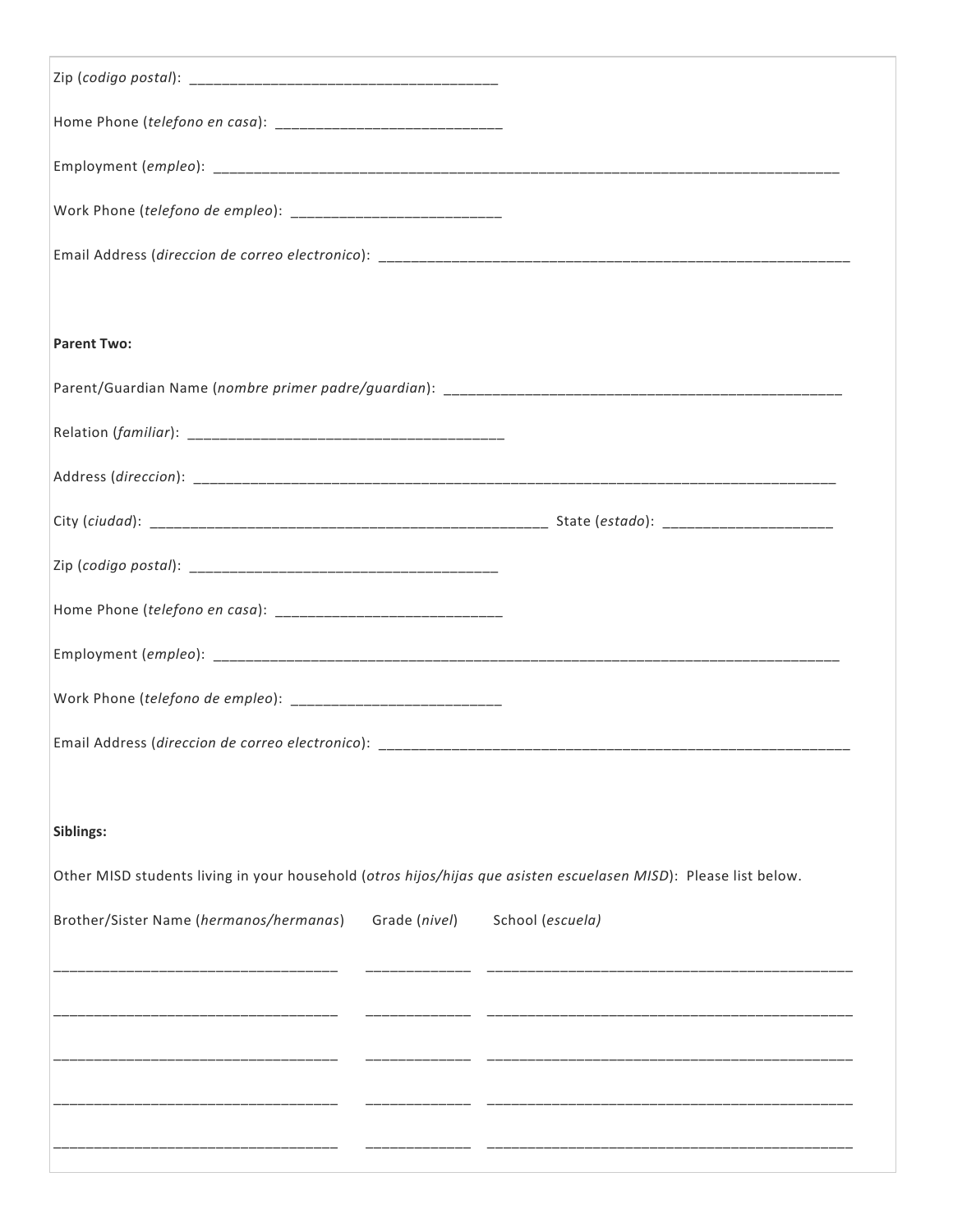| <b>EMERGENCY CONTACT</b>                                                                                                                                                                                                                                                                                                                                             |  |  |  |  |  |
|----------------------------------------------------------------------------------------------------------------------------------------------------------------------------------------------------------------------------------------------------------------------------------------------------------------------------------------------------------------------|--|--|--|--|--|
| List emergency contact other than parent or guardian (ponga en lista dos personas que puedan recojer su hijo/hija en caso de<br>emergenicia).                                                                                                                                                                                                                        |  |  |  |  |  |
|                                                                                                                                                                                                                                                                                                                                                                      |  |  |  |  |  |
|                                                                                                                                                                                                                                                                                                                                                                      |  |  |  |  |  |
| <b>STUDENT TRANSPORTATION</b>                                                                                                                                                                                                                                                                                                                                        |  |  |  |  |  |
| Will your child be using bus transportation to get to school (va a usar el autobus su hijo/hija para transportacion a la<br>escuela)?                                                                                                                                                                                                                                |  |  |  |  |  |
| $\vee$ Yes $\bigcirc$ No                                                                                                                                                                                                                                                                                                                                             |  |  |  |  |  |
| <b>ENROLLMENT FORM AUTHORIZATION</b>                                                                                                                                                                                                                                                                                                                                 |  |  |  |  |  |
| Name of Person Enrolling Student: (Required by Sentate House Bill 1432)                                                                                                                                                                                                                                                                                              |  |  |  |  |  |
|                                                                                                                                                                                                                                                                                                                                                                      |  |  |  |  |  |
|                                                                                                                                                                                                                                                                                                                                                                      |  |  |  |  |  |
|                                                                                                                                                                                                                                                                                                                                                                      |  |  |  |  |  |
| By entering your name in the Signature box above, you agree your electronic signature is the legal equivalent of your manual<br>signature on this form.                                                                                                                                                                                                              |  |  |  |  |  |
|                                                                                                                                                                                                                                                                                                                                                                      |  |  |  |  |  |
| <b>Texas Education Agency</b>                                                                                                                                                                                                                                                                                                                                        |  |  |  |  |  |
| Texas Public School Student/Staff Ethnicity and Race Data Questionnaire                                                                                                                                                                                                                                                                                              |  |  |  |  |  |
| The United States Department of Education (USDE) requires all state and local education institutions to collect data on<br>ethnicity and race for students and staff. This information is used for state and federal accountability reporting as well as for<br>reporting to the Office of Civil Rights (OCR) and the Equal Employment Opportunity Commision (EEOC). |  |  |  |  |  |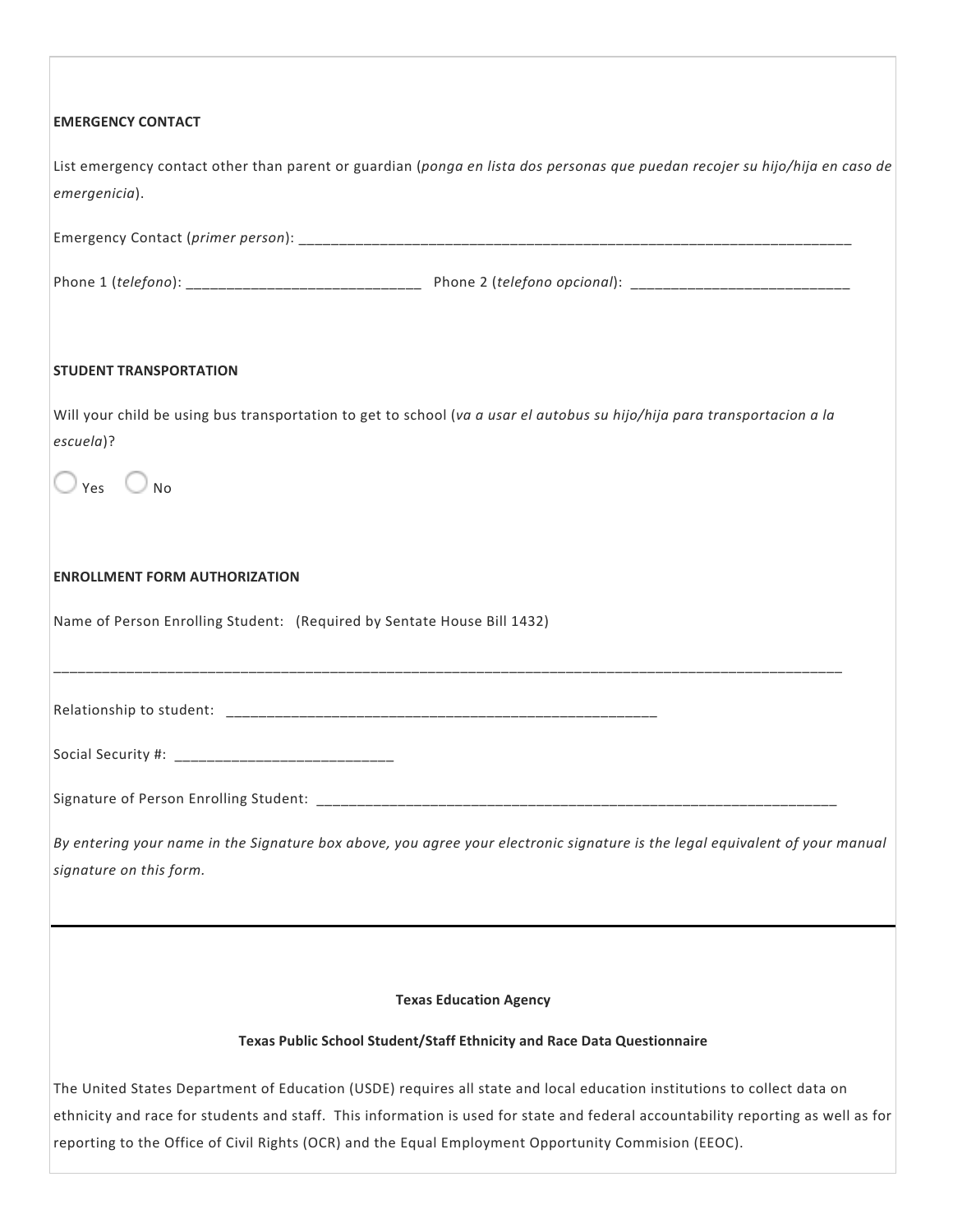School district staff and parents or guardians of students enrolling in school are requested to provide this information. If you decline to provide this information, please be aware that the USDE requires school districts to use observer identification as a last resort for collecting the data for federal reporting.

Please answer both parts (Part 1 and 2) of the following questions on the student's or staff member's ethnicity and race. United States Federal Register (71 FR 44866)

## **Part 1. Ethnicity: Is the person Hispanic/Latino? (must choose only one answer)**

Hispanic/Latino - a person a Cuban, Mexican, Puerto Rican, South or Central American, or other Spanish culture or origin, regardless of race.

**Not Hispanic/Latino**

Part 2. Race: What is the person's race (choose one or more)

American Indian or Alaska Native - a person having origins in any of the original peoples of North and South America (including Central America), and who maintains a tribal affiliation or community attachment.

Asian - a person having origins in any of the original peoples of the Far East, Southeast Asia, or the Indian subcontinent including, for example, Cambodia, China, India, Japan, Korea, Malaysia, Pakistan, the Philippine Islands, Thailand, and Vietnam.

**Black or African American** - a person having origins in any of the black racial groups of Africa.

Native Hawaiian or Other Pacific Islander - a person having origins in any of the original peoples of Hawaii, Guam, Samoa, or other Pacific Islands.

**White** - a person having origins in any of the original peoples of Europe, the Middle East, or North Africa.

Student Name (please print):

Signature of Parent/Guardian:

By entering your name in the Signature box above, you agree your electronic signature is the legal equivalent of your manual *signature on this form.*

| <b>REQUEST FOR RECORDS</b> |                    |                      |
|----------------------------|--------------------|----------------------|
| Student Name:              |                    | Current Grade Level: |
| Birthdate:                 | Social Security #: |                      |